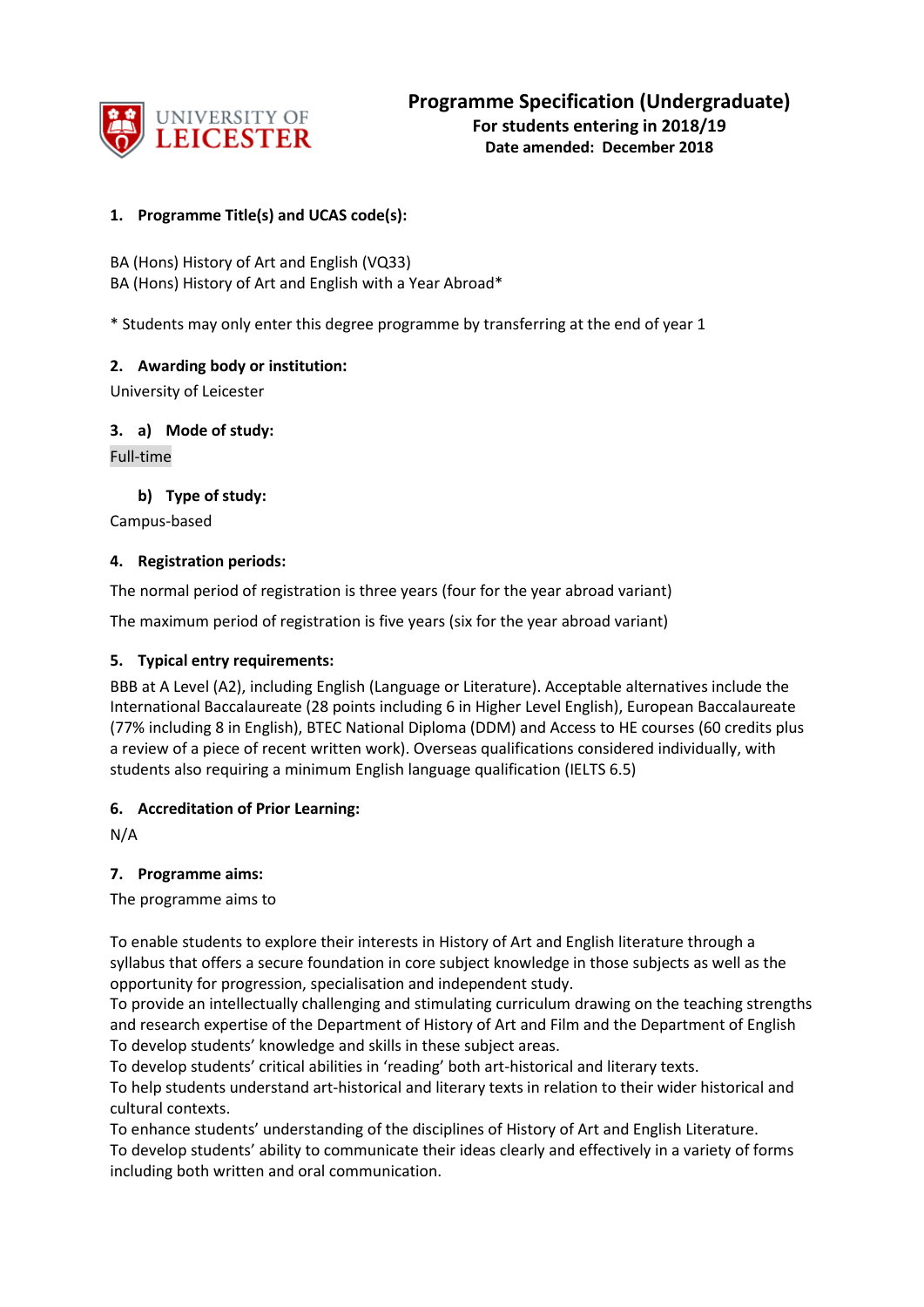To enable students to be able to carry out independent supervised research by writing their finalyear dissertation.

To foster students' independent thinking, analytical problem-solving and critical judgement. To enable and assist students in developing the transferable skills necessary for successful career development and effective independent learning

To offer the possibility, after satisfactory completion of the first year, to transfer to History of Art (European Union), a 4 year degree course which entails a year's study at one of our sister departments (e.g. Berlin, Pisa, Montpellier, Amsterdam).

• . •

# *For Year Abroad Students*

- to enable students to develop and broaden their learning experience in Film Studies by studying at a non-UK, European University;
- to enable students to develop their linguistic abilities, by attending lectures and classes and completing assessment in the native language of a non-UK, European University;
- to enable students to enrich their all-round educational and personal development by studying at a non-UK, European University

## **8. Reference points used to inform the programme specification:**

- [QAA Benchmarking Statement](http://www.qaa.ac.uk/en/Publications/Documents/SBS-History-of-Art-Architecture-and-Design-17.pdf)
- Framework for Higher Education Qualifications (FHEQ)
- UK Quality Code for Higher Education
- University Learnin[g Strategy](https://www2.le.ac.uk/offices/sas2/quality/learnteach)
- [University Assessment Strategy](https://www2.le.ac.uk/offices/sas2/quality/learnteach)
- University of Leicester Periodic Developmental Review Report
- External Examiners' reports (annual)
- United Nations Education for Sustainable Development Goals
- Student Destinations Data

## **9. Programme Outcomes:**

| <b>Intended Learning</b>                           | <b>Teaching and Learning</b>                    | <b>How Demonstrated?</b>             |  |  |
|----------------------------------------------------|-------------------------------------------------|--------------------------------------|--|--|
| <b>Outcomes</b>                                    | <b>Methods</b>                                  |                                      |  |  |
| (a) Discipline specific knowledge and competencies |                                                 |                                      |  |  |
|                                                    | (i) Mastery of an appropriate body of knowledge |                                      |  |  |
| Demonstrate knowledge of the                       | Lectures, seminars, tutorials,                  | Essays, essay-based exams, reports,  |  |  |
| history of Western art from its                    | workshops, directed reading,                    | dissertation, seminar presentations, |  |  |
| classical antiquity to the                         | resource-based learning,                        | seminar discussions.                 |  |  |
| present; the history of English                    | independent research, supervisions.             |                                      |  |  |
| literature from the Renaissance                    |                                                 |                                      |  |  |
| to the present; the history of                     |                                                 |                                      |  |  |
| Art History and English as                         |                                                 |                                      |  |  |
| academic disciplines; the                          |                                                 |                                      |  |  |
| principal historical movements                     |                                                 |                                      |  |  |
| and different forms and genres                     |                                                 |                                      |  |  |
| in art (including architecture                     |                                                 |                                      |  |  |
| and design) and English                            |                                                 |                                      |  |  |
| literature.                                        |                                                 |                                      |  |  |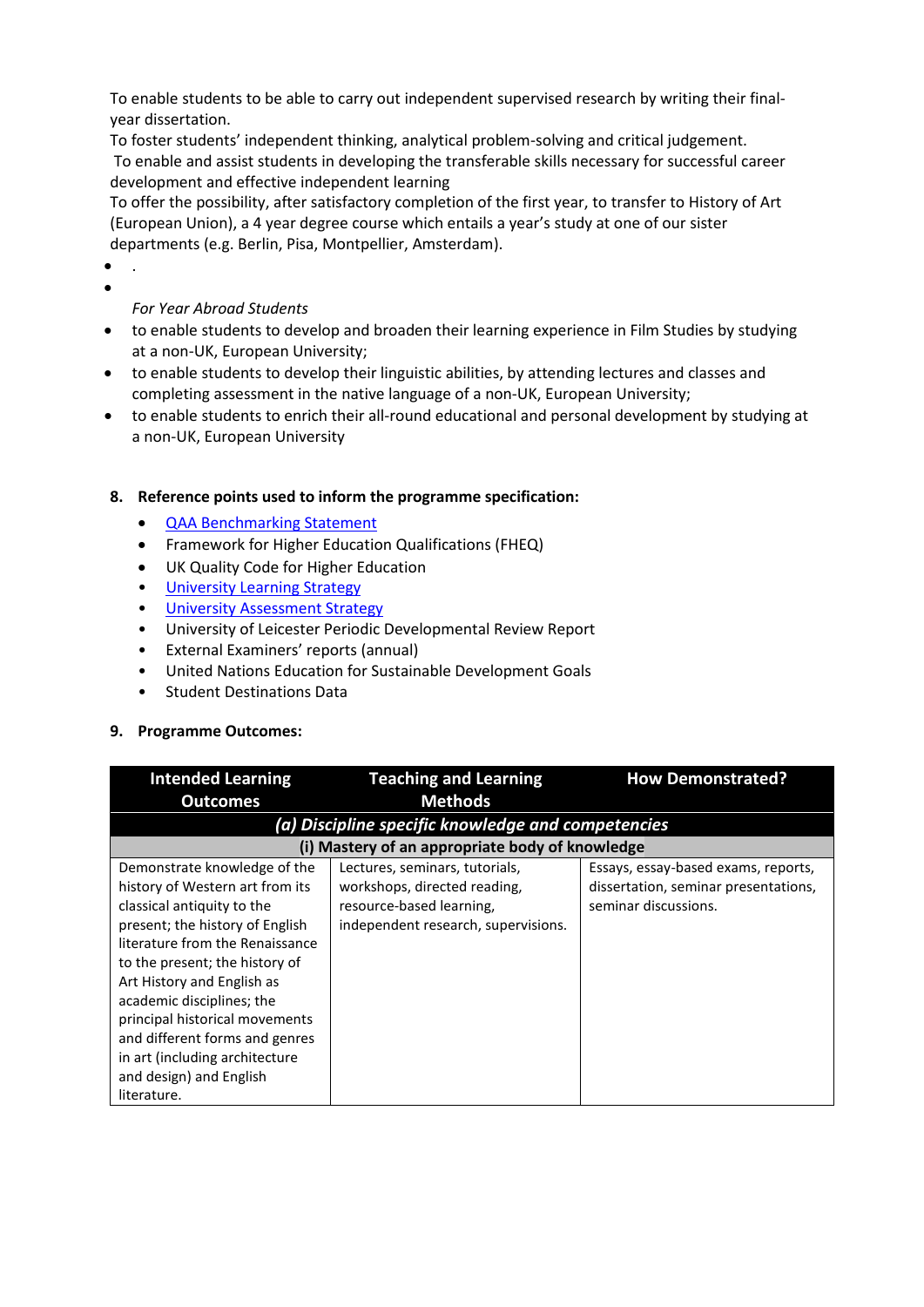| <b>Intended Learning</b>                                                                                                                                                                                                                                                                                                                                                       | <b>Teaching and Learning</b>                                                                                                                | <b>How Demonstrated?</b>                                                                             |  |
|--------------------------------------------------------------------------------------------------------------------------------------------------------------------------------------------------------------------------------------------------------------------------------------------------------------------------------------------------------------------------------|---------------------------------------------------------------------------------------------------------------------------------------------|------------------------------------------------------------------------------------------------------|--|
| <b>Outcomes</b>                                                                                                                                                                                                                                                                                                                                                                | <b>Methods</b>                                                                                                                              |                                                                                                      |  |
|                                                                                                                                                                                                                                                                                                                                                                                | (ii) Understanding and application of key concepts and techniques                                                                           |                                                                                                      |  |
| Demonstrate knowledge and<br>application of a range of critical<br>and theoretical approaches to<br>art and literature (e.g.<br>aesthetics, genre, formalism,<br>structuralism, feminism,<br>Marxism, postmodernism,<br>postcolonialism); the aesthetic,<br>social and cultural significance                                                                                   | Lectures, seminars, tutorials,<br>workshops, directed reading,<br>resource-based learning,<br>independent research, supervisions.           | Essays, essay-based exams, reports,<br>dissertation, seminar presentations,<br>seminar discussions.  |  |
| of art and literary texts; and the<br>intellectual contexts of the<br>disciplines of Art History and<br>English.                                                                                                                                                                                                                                                               |                                                                                                                                             |                                                                                                      |  |
|                                                                                                                                                                                                                                                                                                                                                                                | (iii) Critical analysis of key issues                                                                                                       |                                                                                                      |  |
| Analyse the form, style and<br>structure of art-historical and<br>literary texts; develop an<br>awareness of the methods and<br>tools of critical analysis;<br>understand the relationships<br>between texts and wider social<br>and cultural processes.                                                                                                                       | Lectures, seminars, tutorials,<br>workshops, directed reading,<br>resource-based learning,<br>independent research, supervisions.           | Essays, essay-based exams, reports,<br>dissertation, seminar presentations,<br>seminar discussions,. |  |
|                                                                                                                                                                                                                                                                                                                                                                                | (iv) Clear and concise presentation of material                                                                                             |                                                                                                      |  |
| Present and explain issues,<br>ideas and arguments in a<br>variety of written and oral<br>forms.                                                                                                                                                                                                                                                                               | Seminars, tutorials, workshops,<br>team exercises, dissertation tutorials<br>and supervisions.                                              | Essays, essay-based exams, reports,<br>dissertation, seminar presentations,<br>seminar discussions.  |  |
|                                                                                                                                                                                                                                                                                                                                                                                | (v) Critical appraisal of evidence with appropriate insight                                                                                 |                                                                                                      |  |
| Analyse and contextualise art-<br>historical and literary texts and<br>other primary source<br>documents.<br>Identify and distinguish<br>between different types of<br>critical text.<br>Distinguish between various<br>kinds of primary and secondary<br>sources on art and literature.<br>Critically assess the information<br>value of literary and art history<br>sources. | Seminars, tutorials, workshops,<br>dissertation, supervision, directed<br>reading, independent research, field<br>trips, practical classes. | Essays, essay-based exams, reports,<br>dissertation, seminar presentations,<br>seminar discussions.  |  |
|                                                                                                                                                                                                                                                                                                                                                                                | (vi) Other discipline specific competencies                                                                                                 |                                                                                                      |  |
| Research and write an<br>independently conceived piece<br>of writing demonstrating an in-<br>depth knowledge and<br>understanding of a specific<br>topic.                                                                                                                                                                                                                      | Workshops, tutorials, supervisions.                                                                                                         | Dissertation (Year 3)                                                                                |  |
| (b) Transferable skills                                                                                                                                                                                                                                                                                                                                                        |                                                                                                                                             |                                                                                                      |  |
| Summarise ideas and present<br>arguments to a peer group; and<br>to participate effectively in<br>group discussion.                                                                                                                                                                                                                                                            | (i) Oral communication<br>Workshops, team exercises.                                                                                        | Seminar presentations (including<br>both assessed and unassessed<br>presentations).                  |  |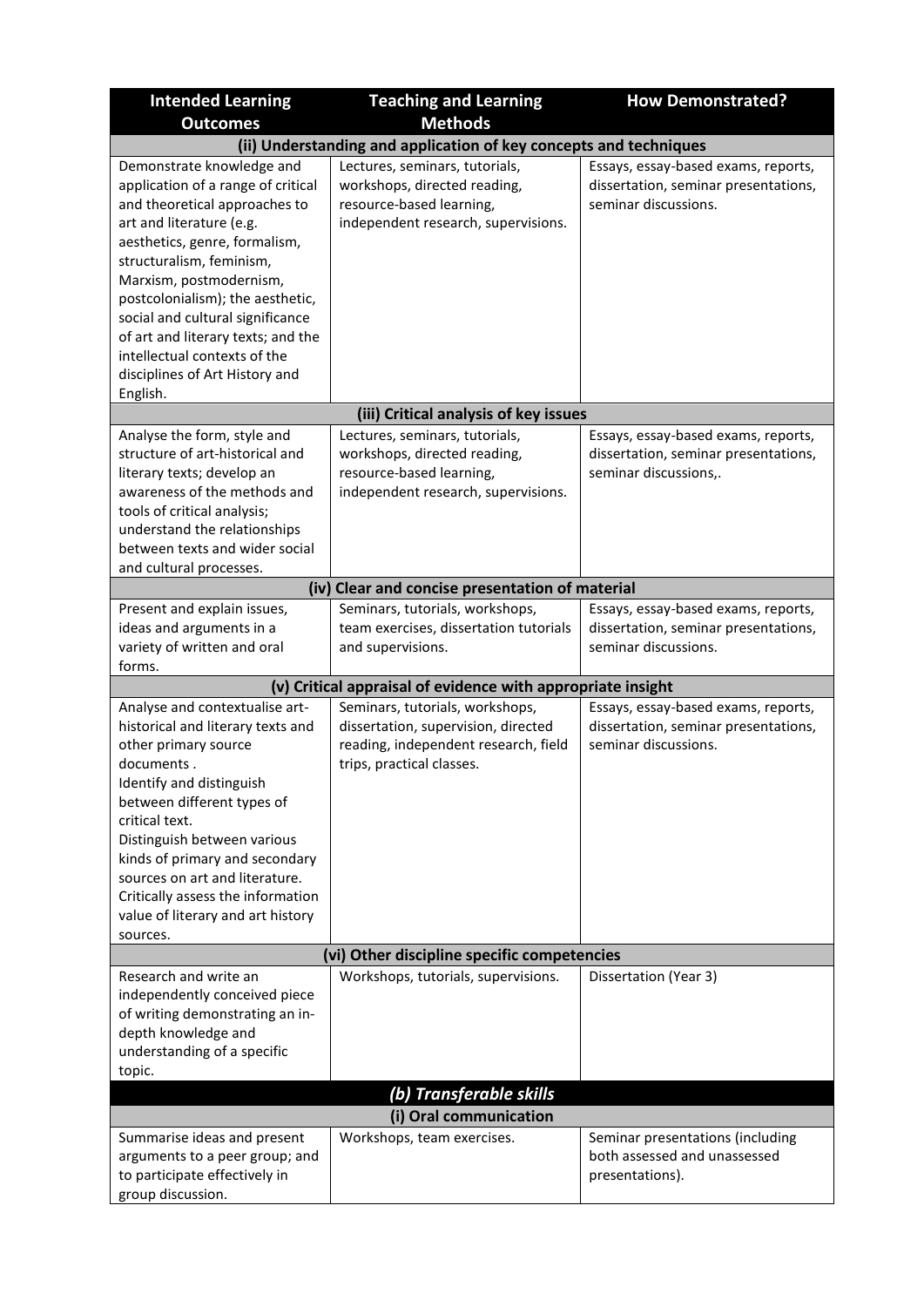| <b>Intended Learning</b>                                                                                                                                                                                                                                                                 | <b>Teaching and Learning</b>                                                                                                                                                                                                                 | <b>How Demonstrated?</b>                                                                           |  |
|------------------------------------------------------------------------------------------------------------------------------------------------------------------------------------------------------------------------------------------------------------------------------------------|----------------------------------------------------------------------------------------------------------------------------------------------------------------------------------------------------------------------------------------------|----------------------------------------------------------------------------------------------------|--|
| <b>Outcomes</b>                                                                                                                                                                                                                                                                          | <b>Methods</b>                                                                                                                                                                                                                               |                                                                                                    |  |
|                                                                                                                                                                                                                                                                                          | (ii) Written communication                                                                                                                                                                                                                   |                                                                                                    |  |
| Summarise ideas and present<br>arguments fluently and<br>cogently in a variety of written<br>forms of different lengths,<br>difficulties and levels of<br>formality.<br>Demonstrate clarity, fluency<br>and coherence in written<br>expression of art-historical and<br>literary issues. | Seminars, tutorials, workshops.                                                                                                                                                                                                              | Essays, essay-based exams, reports,<br>dissertation.                                               |  |
|                                                                                                                                                                                                                                                                                          | (iii) Information technology                                                                                                                                                                                                                 |                                                                                                    |  |
| Demonstrate competence in<br>the use of IT including word-<br>processing, bibliographic and<br>archive searches, data retrieval<br>and analysis, and written/visual<br>presentation of evidence<br>Demonstrate digital skills by                                                         | Seminars, workshops, team<br>exercises, independent research.<br>Introduction to IT for learning and<br>research including in induction<br>programme with refresher<br>workshops throughout the degree.<br>Skills sessions, online tutorials | Essays, reports, dissertation, seminar<br>presentations.<br>Group website                          |  |
| constructing a website.                                                                                                                                                                                                                                                                  |                                                                                                                                                                                                                                              |                                                                                                    |  |
|                                                                                                                                                                                                                                                                                          | (iv) Numeracy                                                                                                                                                                                                                                |                                                                                                    |  |
| Event budget planning                                                                                                                                                                                                                                                                    | Skills sessions                                                                                                                                                                                                                              | Event proposal                                                                                     |  |
|                                                                                                                                                                                                                                                                                          | (v) Team working                                                                                                                                                                                                                             |                                                                                                    |  |
| Work as a team to devise an<br>event proposal and design a<br>website.                                                                                                                                                                                                                   | Skills sessions, online tutorials,<br>guided independent study.                                                                                                                                                                              | Group proposal and website.                                                                        |  |
|                                                                                                                                                                                                                                                                                          | (vi) Problem solving                                                                                                                                                                                                                         |                                                                                                    |  |
| Solve critical, theoretical,<br>historical problems relating to<br>art and literature; awareness of<br>research methodologies.                                                                                                                                                           | Lectures, seminars, tutorials,<br>workshops, team exercises,<br>independent research, supervisions.                                                                                                                                          | Essays, essay-based exams, reports,<br>seminar presentations, seminar<br>discussion, dissertation. |  |
|                                                                                                                                                                                                                                                                                          | (vii) Information handling                                                                                                                                                                                                                   |                                                                                                    |  |
| Identify, retrieve and analyse a<br>variety of textual, visual,<br>written, art-historical, literary,<br>critical and historical sources.                                                                                                                                                | Lectures, seminars, tutorials,<br>workshops, independent research,<br>supervisions.                                                                                                                                                          | Essays, essay-based exams, reports,<br>seminar presentations, dissertation.                        |  |
| (viii) Skills for lifelong learning                                                                                                                                                                                                                                                      |                                                                                                                                                                                                                                              |                                                                                                    |  |
| Manage time and resources to<br>meet deadlines; demonstrate<br>independent critical judgement;<br>ability to work independently<br>and to reflect on students' own<br>learning, achievements, skills<br>and career development.                                                          | Tutorials, seminars, directed<br>reading, independent research.<br>Career development advice.                                                                                                                                                | Seminar exercises, group work,<br>essays, reports, dissertation.                                   |  |

## **10. Progression points:**

In accordance with [Senate Regulation 5: Regulations governing undergraduate programmes of study,](https://www2.le.ac.uk/offices/sas2/regulations/documents/senatereg5-undergraduates) in cases where a student has failed to meet a requirement to progress he or she will be required to withdraw from the course.

For students on the Year Aboard programme in order to proceed to the fourth year of the course students must pass their year abroad. The year abroad does not otherwise count towards the final classification of the degree.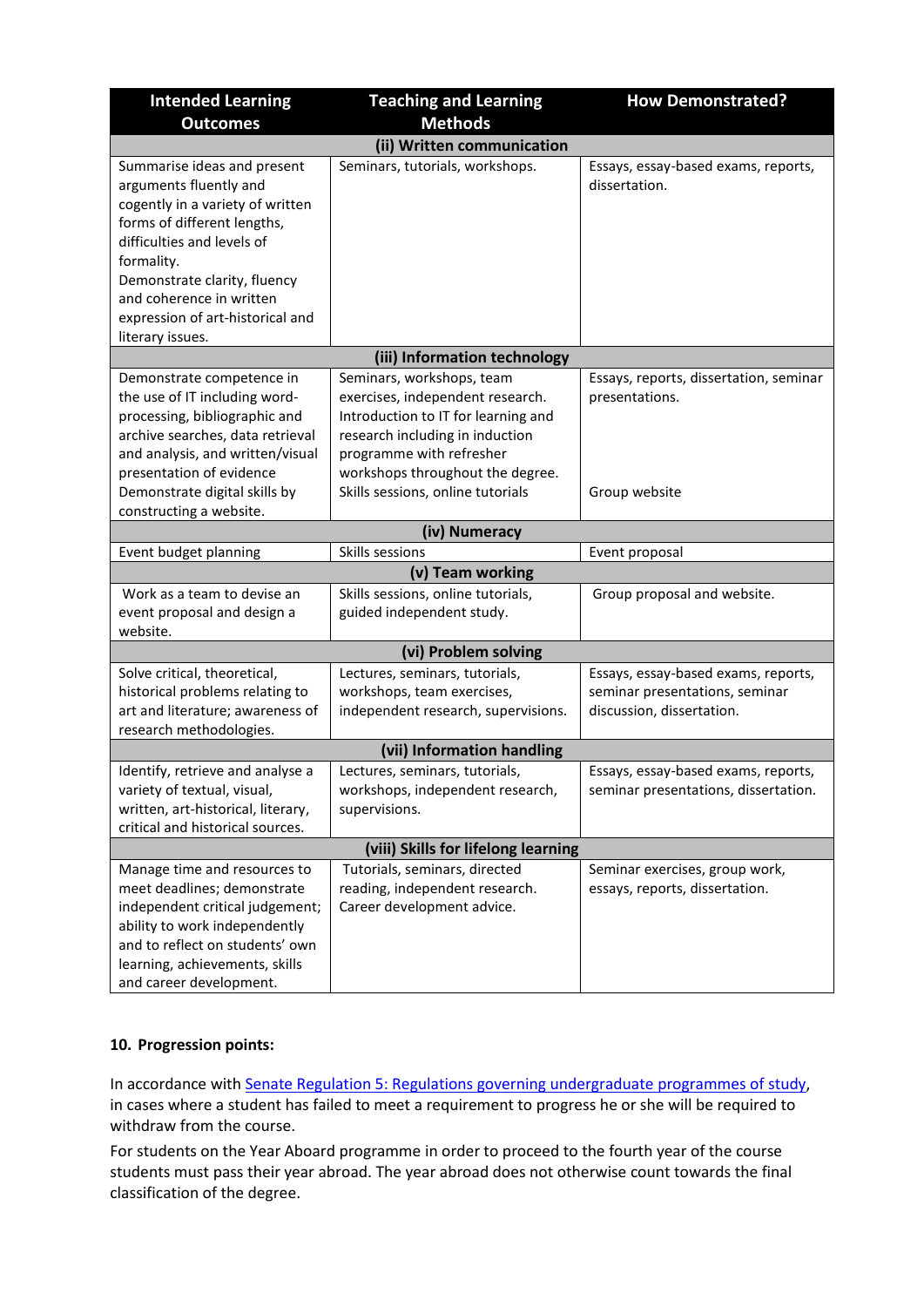Students on the four-year variant of this degree programme must have no more than 30 credits of year two modules outstanding before entering their final year. A student who does not achieve the threshold level will normally be required to transfer to the three-year variant of this programme, but will be considered by a progression board on a case-by-case basis prior to entering the final year of their studies.

## **11. Scheme of Assessment**

This programme follows the University's regulations governing undergraduate programmes: <http://www2.le.ac.uk/offices/sas2/regulations/documents/senatereg5-undergraduates.pdf>

## **12. Special features (as defined in the University's [Regulations governing undergraduate](http://www2.le.ac.uk/offices/sas2/regulations/documents/senatereg5-undergraduates.pdf)  [programmes of study\)](http://www2.le.ac.uk/offices/sas2/regulations/documents/senatereg5-undergraduates.pdf):**

- Opportunities to learn and understand the history of art in a research environment.
- The possibility, after satisfactory completion of the first year, to transfer to BA History of Art (European Union), a 4 year degree course which entails a year's study at one of our sister departments (e.g. Rome, Pisa, Montpellier, Amsterdam, Bonn and Aarhus).
- Ours is one of the only academic units within the UK offering a thorough grounding in object based art history of the sort required for almost all potential non-academic careers to history of art graduates (museums, auction houses, dealers, journalism, publishing).
- Students can draw on expertise from different disciplines (English and History of Art) within the School of Arts.

## **13. Indications of programme quality**

The contributing departments have both been rated 'excellent' in their teaching by the last subjectspecific QAA inspection. In the 2014 REF both departments had 98% of their research judged to be of international excellence or significance. The programme has been consistently praised by external examiners.

## **14. External examiners reports**

The details of the External Examiner(s) for this programme and the most recent External Examiners' reports for this programme can be foun[d here.](https://exampapers.le.ac.uk/xmlui/)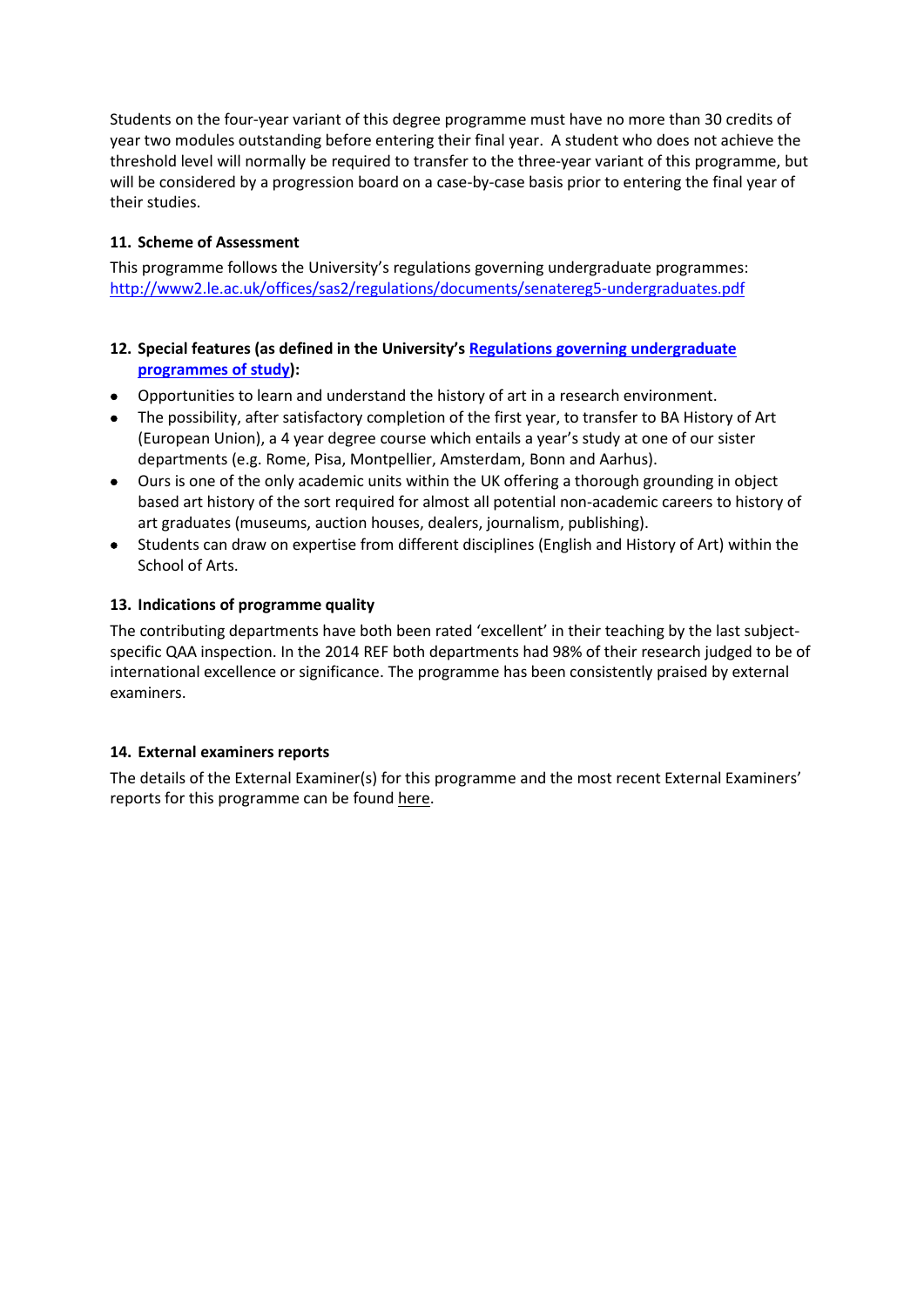# **BA HISTORY OF ART AND ENGLISH**

### **FIRST YEAR MODULES**

|                            | <b>SEMESTER 1</b>                                                |                |
|----------------------------|------------------------------------------------------------------|----------------|
| <b>Core Modules</b>        |                                                                  | <b>Credits</b> |
|                            | Two 15 credit HoA modules:                                       |                |
| HA1112                     | Introduction to History of Art I: Antiquity to Baroque           | 15             |
| HA1120                     | Words and Pictures: Attribution and Connoisseurship              | 15             |
|                            | One 30 credit English module:                                    |                |
| EN1020                     | A Literary Genre: The Novel                                      | 30             |
|                            | <b>Semester Total</b>                                            | 60             |
|                            | <b>SEMESTER 2</b>                                                |                |
| <b>Core Modules</b>        |                                                                  | <b>Credits</b> |
|                            | Two 15 credit HoA modules:                                       |                |
| HA1113                     | Introduction to History of Art II: Enlightenment to Contemporary | 15             |
| HA1115                     | Film and Art: Academic Study and the Workplace                   | 15             |
|                            | One 30 credit English module:                                    |                |
| EN1050                     | Renaissance Drama: Shakespeare and his Contemporaries            | 30             |
|                            | <b>Semester Total</b>                                            | 60             |
| <b>SECOND YEAR MODULES</b> |                                                                  |                |
|                            | <b>SEMESTER 1</b>                                                |                |
| <b>Core Modules</b>        |                                                                  | <b>Credits</b> |
|                            | Two 15 credit HoA modules:                                       |                |
| HA2218                     | <b>Modernity and Tradition</b>                                   | 15             |
| HA2219                     | Documents of the History of Art                                  | 15             |
|                            | One 30 credit English module:                                    |                |
| EN2010                     | Chaucer and the English Tradition                                | 30             |
|                            | <b>Semester Total</b>                                            |                |
|                            |                                                                  | 60             |
|                            | <b>SEMESTER 2</b>                                                |                |
| <b>Core Modules</b>        |                                                                  | <b>Credits</b> |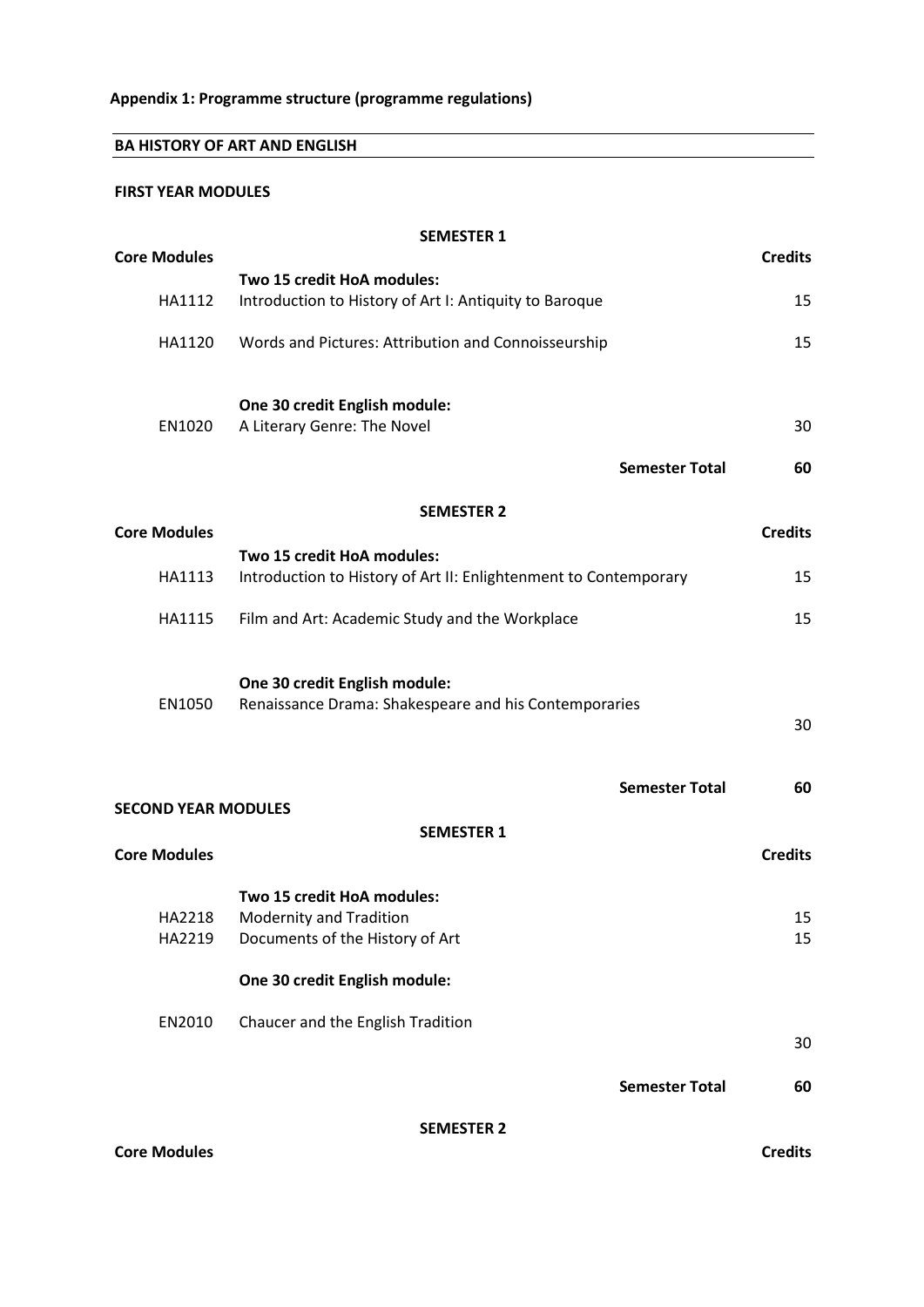| HA2210<br>HA2222 | Italian Art and Architecture<br>Independent Research Essay<br>One 30 credit English module: |                       | 15<br>15 |
|------------------|---------------------------------------------------------------------------------------------|-----------------------|----------|
| EN2050           | Love Wars: Gender, Writing and Society 1660-1789                                            |                       | 30       |
|                  |                                                                                             | <b>Semester Total</b> | 60       |

### **THIRD YEAR MODULES**

Students must either Route A OR Route B in both semesters.

They must take a minimum of 45 credits in each subject. This includes a dissertation in either History of Art (45 credits, 15 credits in semester one, 30 credits in semester two) or English (30 credits in Semester Two). The modules students take in semester one must include either Romantic Literature (15 credits) or Victorian Literature (taken as either a 15 or 30 credit module). The modules they take in semester two must include either Modern Literature (15 credits) or Post-War to Post-Modern (taken as either a 15 or 30 credit module).

### **ROUTE A**

### **SEMESTER 1**

| HA3401                            | Dissertation                                                                                      | 15       |
|-----------------------------------|---------------------------------------------------------------------------------------------------|----------|
| At least one of:                  |                                                                                                   |          |
|                                   | EN3020 Romanticism: Revolutionary Writing from Blake to Shelley                                   | 15       |
|                                   |                                                                                                   |          |
|                                   | EN3028/3328 Victorians: From Oliver Twist to The Picture of Dorian Gray                           | $15/30*$ |
|                                   |                                                                                                   |          |
|                                   | The remaining credits to be taken from options including the following:                           |          |
| <b>HA3027 Art Since 1945</b>      |                                                                                                   | 15       |
|                                   | HA3029 Art and Design in Europe, 1890-1914                                                        | 15       |
|                                   | HA3484 From Drawing to Painting n the Italian Renaissance                                         | 15       |
|                                   | AM3038 Coming of Age in America                                                                   |          |
|                                   | AM3024 The Forms of Modern Poetry                                                                 |          |
| <b>EN3073 The Child Writer</b>    |                                                                                                   |          |
|                                   | EN3078 Love and Death: The Nineteenth Century Novel in Russia and France                          |          |
| <b>EN3102 Feminist Fiction</b>    |                                                                                                   |          |
|                                   | <b>EN3115 Church and State in Medieval Literature</b>                                             |          |
| <b>EN3119 Writing Voices</b>      |                                                                                                   |          |
|                                   | EN3142 Criminal Women in Early Modern Literature                                                  |          |
|                                   | EN3143 English Around the World                                                                   |          |
| <b>EN3151 Classical Worlds</b>    |                                                                                                   |          |
| <b>EN3167 English Place Names</b> |                                                                                                   |          |
| <b>EN3169 Detective Fiction</b>   |                                                                                                   |          |
|                                   | EN3172 Libertine Literature 1660-1690                                                             |          |
|                                   | <b>EN3174 Writing Prose Fiction</b>                                                               |          |
|                                   | EN3197 On the Road Again: The Canterbury Tales after Chaucer                                      |          |
|                                   | EN3199 Clinical Encounters? Narratives of Doctors and Patients from the Victorians to the Present |          |
| Day                               |                                                                                                   |          |
|                                   | <b>EN3200 Twenty-First Century Global Fiction</b>                                                 |          |
|                                   | EN3209 The Living and the Dead in Nineteenth Century Literature and Culture                       |          |
|                                   |                                                                                                   |          |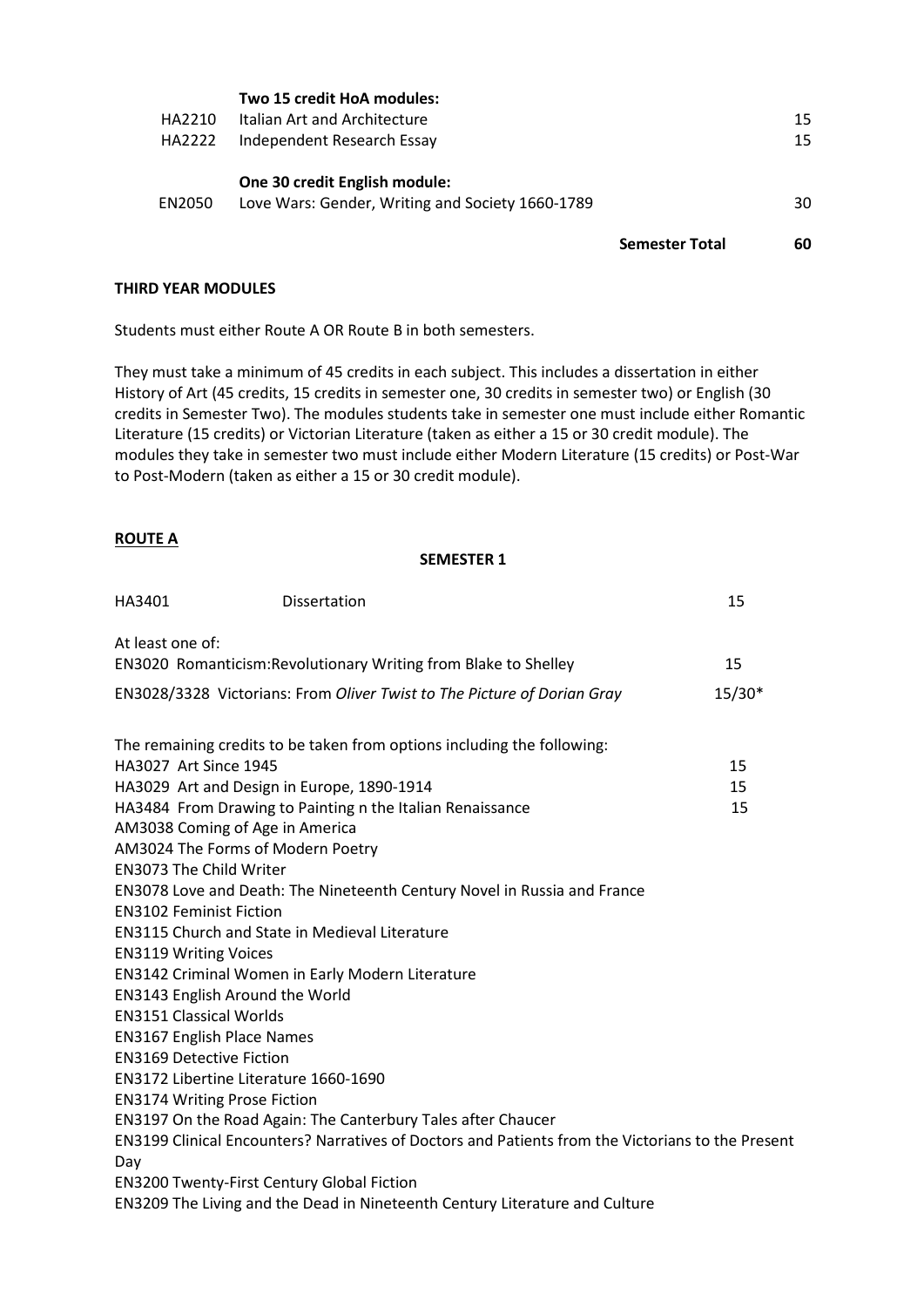Semester Total 60

## **SEMESTER 2**

| HA3401                                                                            | Dissertation                                                            | 30     |  |
|-----------------------------------------------------------------------------------|-------------------------------------------------------------------------|--------|--|
| At least one of:                                                                  |                                                                         |        |  |
| EN3030                                                                            | Modern Literature                                                       | 15     |  |
| EN3040                                                                            | Post-War to Post-Modern: Literature 1945 - Present Day                  | 15/30* |  |
|                                                                                   | The remaining credits to be taken from options including the following: |        |  |
| HA3022                                                                            | Art in the natural Environment                                          | 15     |  |
| HA3024                                                                            | <b>Public Art and Monuments since 1918</b>                              | 15     |  |
| HA3430<br>Italy and the North                                                     |                                                                         | 15     |  |
| HA3439                                                                            | Film and Art Journalism                                                 | 15     |  |
|                                                                                   | AM3039 Modern Monsters; The Other in Contemporary American Texts        |        |  |
|                                                                                   | AM3022 Autobiography and American Literature                            |        |  |
|                                                                                   | <b>EN3112 Fantasy Literature and the Middle Ages</b>                    |        |  |
| EN3124 Woman and the Feminine in Medieval and Renaissance Literature              |                                                                         |        |  |
| <b>EN3128 Late Victorian Gothic</b>                                               |                                                                         |        |  |
| <b>EN3141 Representing the Holocaust</b>                                          |                                                                         |        |  |
| <b>EN3159 Modern European Fiction</b>                                             |                                                                         |        |  |
| EN3160 Advanced Old English Language                                              |                                                                         |        |  |
| <b>EN3171 Historical Fiction</b>                                                  |                                                                         |        |  |
| <b>EN3175 Understanding Screenplays</b>                                           |                                                                         |        |  |
|                                                                                   | EN3190 Kingdoms of Ice and Snow: Exploration in Writing and Film        |        |  |
| EN3193 Writing the English Revolution: Literature of Politics in Milton & Marvell |                                                                         |        |  |
| EN3194 Tragedy,                                                                   |                                                                         |        |  |
| EN3202 Austen in Antigua,                                                         |                                                                         |        |  |
| EN3204 Writing for Laughs,                                                        |                                                                         |        |  |
| EN3206 Language, Power and Persuasion,                                            |                                                                         |        |  |
|                                                                                   | EN3208 Sex and Sensibility: Women Writing, Revolution                   |        |  |

Semester Total 60

# **ROUTE B**

At least one of:

#### **SEMESTER 1**

| EN3020 Romanticism: Revolutionary Writing from Blake to Shelley          |    | 15       |
|--------------------------------------------------------------------------|----|----------|
| EN3028/3328 Victorians: From Oliver Twist to The Picture of Dorian Gray  |    | $15/30*$ |
|                                                                          |    |          |
| The remaining credits to be taken from options including the following:  |    |          |
| <b>HA3027</b> Art Since 1945                                             | 15 |          |
| HA3029 Art and Design in Europe, 1890-1914                               | 15 |          |
| HA3484 From Drawing to Painting n the Italian Renaissance                | 15 |          |
| AM3038 Coming of Age in America                                          |    |          |
| AM3024 The Forms of Modern Poetry                                        |    |          |
| <b>EN3073 The Child Writer</b>                                           |    |          |
| EN3078 Love and Death: The Nineteenth Century Novel in Russia and France |    |          |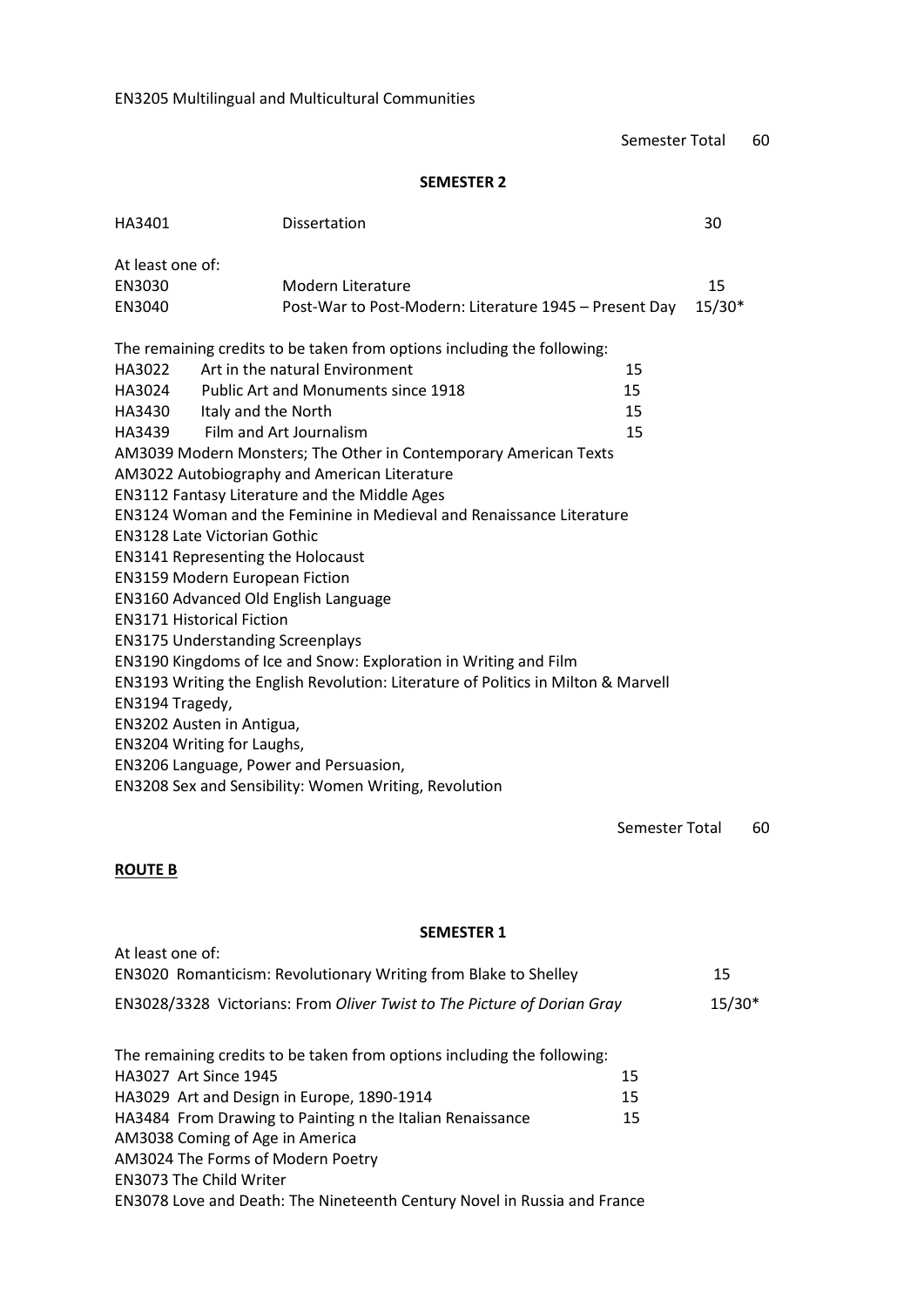EN3102 Feminist Fiction EN3115 Church and State in Medieval Literature EN3119 Writing Voices EN3142 Criminal Women in Early Modern Literature EN3143 English Around the World EN3151 Classical Worlds EN3167 English Place Names EN3169 Detective Fiction EN3172 Libertine Literature 1660-1690 EN3174 Writing Prose Fiction EN3197 On the Road Again: The Canterbury Tales after Chaucer EN3199 Clinical Encounters? Narratives of Doctors and Patients from the Victorians to the Present Day EN3200 Twenty-First Century Global Fiction EN3209 The Living and the Dead in Nineteenth Century Literature and Culture EN3205 Multilingual and Multicultural Communities **Semester Total 60 SEMESTER 2** EN3010 Dissertation 30 At least one of: EN3030 Modern Literature 15 EN3040 Post-War to Post-Modern: Literature 1945 – Present Day 15/30\* The remaining credits to be taken from options including the following: HA3022 Art in the natural Environment 15 HA3024 Public Art and Monuments since 1918 HA3430 Italy and the North 15 HA3439 Film and Art Journalism 15 AM3039 Modern Monsters; The Other in Contemporary American Texts AM3022 Autobiography and American Literature EN3112 Fantasy Literature and the Middle Ages EN3124 Woman and the Feminine in Medieval and Renaissance Literature EN3128 Late Victorian Gothic EN3141 Representing the Holocaust EN3159 Modern European Fiction EN3160 Advanced Old English Language EN3171 Historical Fiction EN3175 Understanding Screenplays EN3190 Kingdoms of Ice and Snow: Exploration in Writing and Film EN3194 Tragedy, EN3202 Austen in Antigua, EN3204 Writing for Laughs, EN3206 Language, Power and Persuasion, EN3208 Sex and Sensibility: Women Writing, Revolution Semester Total 60 \*Can be taken as a 15 or 30 credit module

#### **BA HISTORY OF ART AND ENGLISH WITH A YEAR ABROAD**